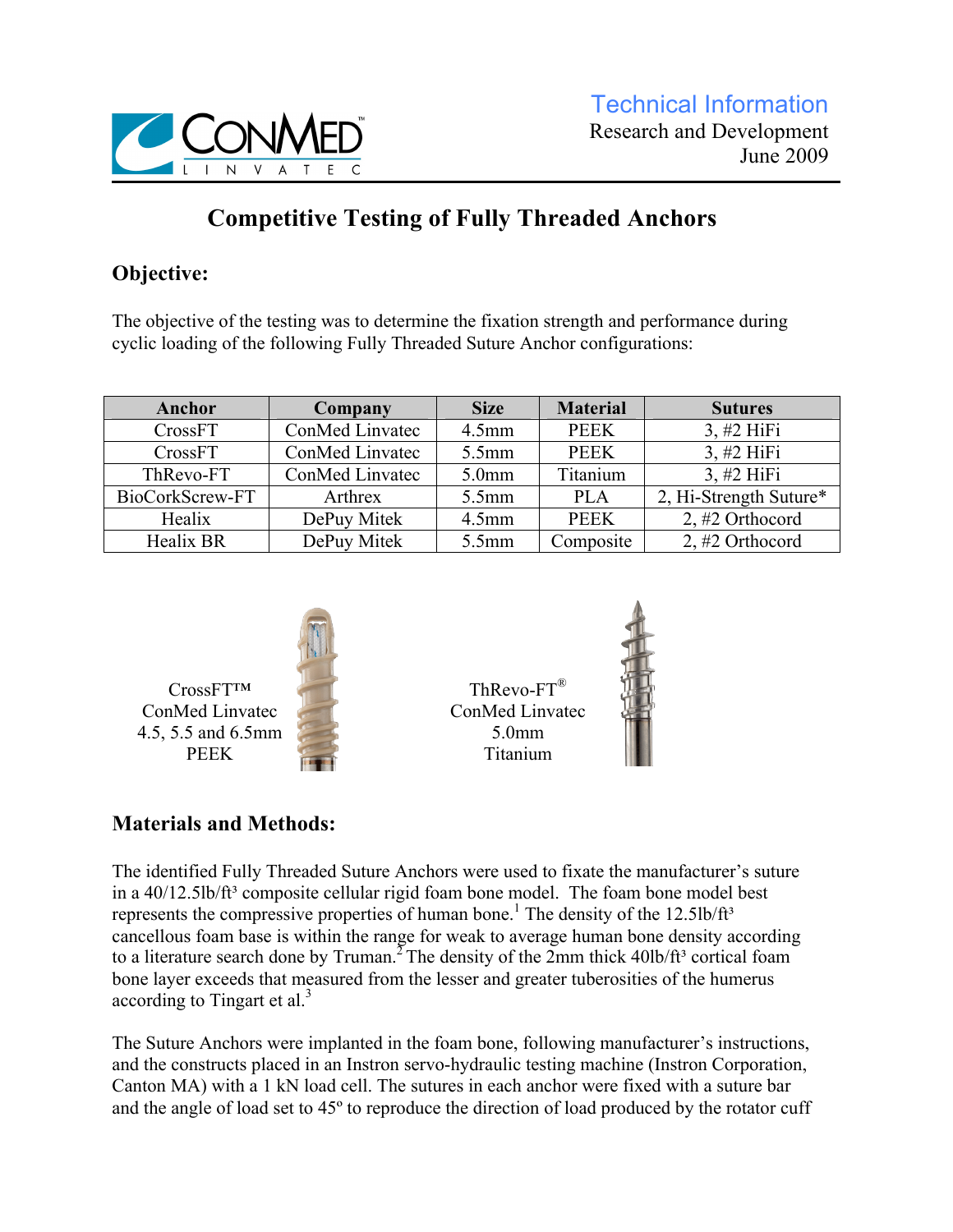upon implantation. Each construct was then subjected to 5000 cycles of cyclic loading with a load of 10 to 60N at 1Hz. This cyclic load is representative of a 12-week healing cycle under normal rehabilitative stresses, as described in multiple published studies.<sup>4</sup> \* Specific suture loaded on BioCorkscrew included fiberchain, Fiberwire and Tigerwire

A study published by Brown et al. defined anchor failure as displacement of 5mm-10mm from the initial fixation site.<sup>5</sup> The more conservative criteria, 5mm, was utilized as the passfail criteria for this test. The anchor (with suture) construct's displacement was measured and recorded during and at the completion of the initial 5000 cycles of the cyclic loading to determine displacement.

Once cyclic loading was completed, the ultimate fixation strength of the anchor was determined by increasing the maximum cyclic load (60N) by 1N every subsequent cycle until failure. The mode of failure and failure load was recorded.

### **Results:**

#### **Cyclic Loading:**

All suture anchors displayed less then 5mm of displacement during cyclic loading. Per Brown et al. a displacement of 5mm-10mm from the initial fixation site represents anchor failure.<sup>5</sup> As such all fully threaded suture anchors passed cyclic loading criteria.

#### **Ultimate Load at Failure and Failure Mode:**

The fully threaded suture anchors displayed the following failure loads and modes during ultimate fixation strength testing:

| Anchor          | Average | <b>Minimum</b> | <b>Maximum</b> | <b>Failure Modes</b>                |
|-----------------|---------|----------------|----------------|-------------------------------------|
| CrossFT, 4.5mm  | 466N    | 335N           | 560N           | Anchor pull-out and suture breakage |
| CrossFT, 5.5mm  | 582N    | 387N           | 710N           | Anchor pull-out and suture breakage |
| ThRevo-FT       | 440N    | 356N           | 540N           | Suture breakage                     |
| BioCorkscrew-FT | 298N    | 271N           | 335N           | Eyelet failure                      |
| Healix BR, 5.5  | 269N    | 240N           | 285N           | Broken suture and eyelet failure    |
| Healix, 4.5     | 319N    | 242N           | 357N           | Eyelet failure                      |

### **Summary:**